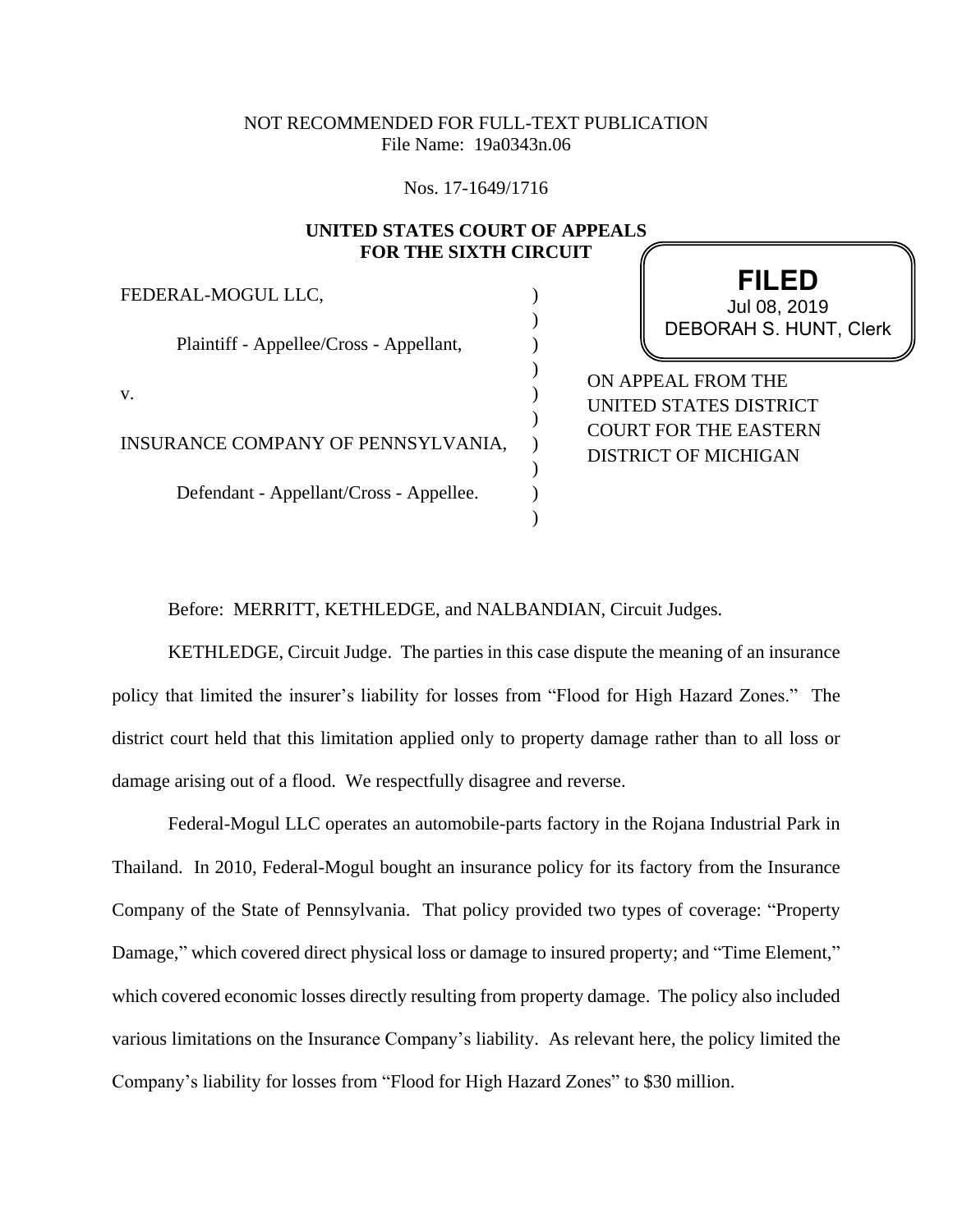## Nos. 17-1649/1716, *Federal-Mogul LLC v. Insurance Company of Pennsylvania*

A year later, Federal-Mogul's factory was damaged in a flood, which caused about \$39 million in property damage and \$25 million in time-element loss. Federal-Mogul filed a claim for those losses with the Insurance Company, but the Company refused to pay more than \$30 million because, in its view, the flood had occurred in a High Hazard Zone.

Federal-Mogul thereafter sued the Insurance Company, arguing among other things that the \$30-million limitation for "Flood for High Hazard Zones" applied only to property damage and thus that the Company remained liable for the full amount of time-element loss. The district court granted summary judgment to Federal-Mogul. We review that decision de novo. *See Minges Creek, L.L.C. v. Royal Ins. Co. of Am.*, 442 F.3d 953, 956 (6th Cir. 2006).

The parties agree that their insurance policy is governed by Michigan law, under which we "look to the language of the insurance policy and interpret the terms therein in accordance with . . . well-established principles of contract construction." *Henderson v. State Farm Fire & Cas. Co.*, 596 N.W.2d 190, 193 (Mich. 1999). Federal-Mogul's policy has seven sections, but only the first three are relevant here. Section A describes the general terms of the policy and sets forth various "Limits of Liability." This section includes both a general limit on liability and more specific sublimits. The general limit provides that the Insurance Company "shall not be liable under this 'policy' for more than its proportion of \$200,000,000 for all loss or damage arising out of one 'occurrence' regardless of the number of 'locations' or coverages involved in the 'occurrence', except as more specifically limited below[.]" The policy then "more specifically" limits the insurer's liability for losses from "Flood" through the following sublimits: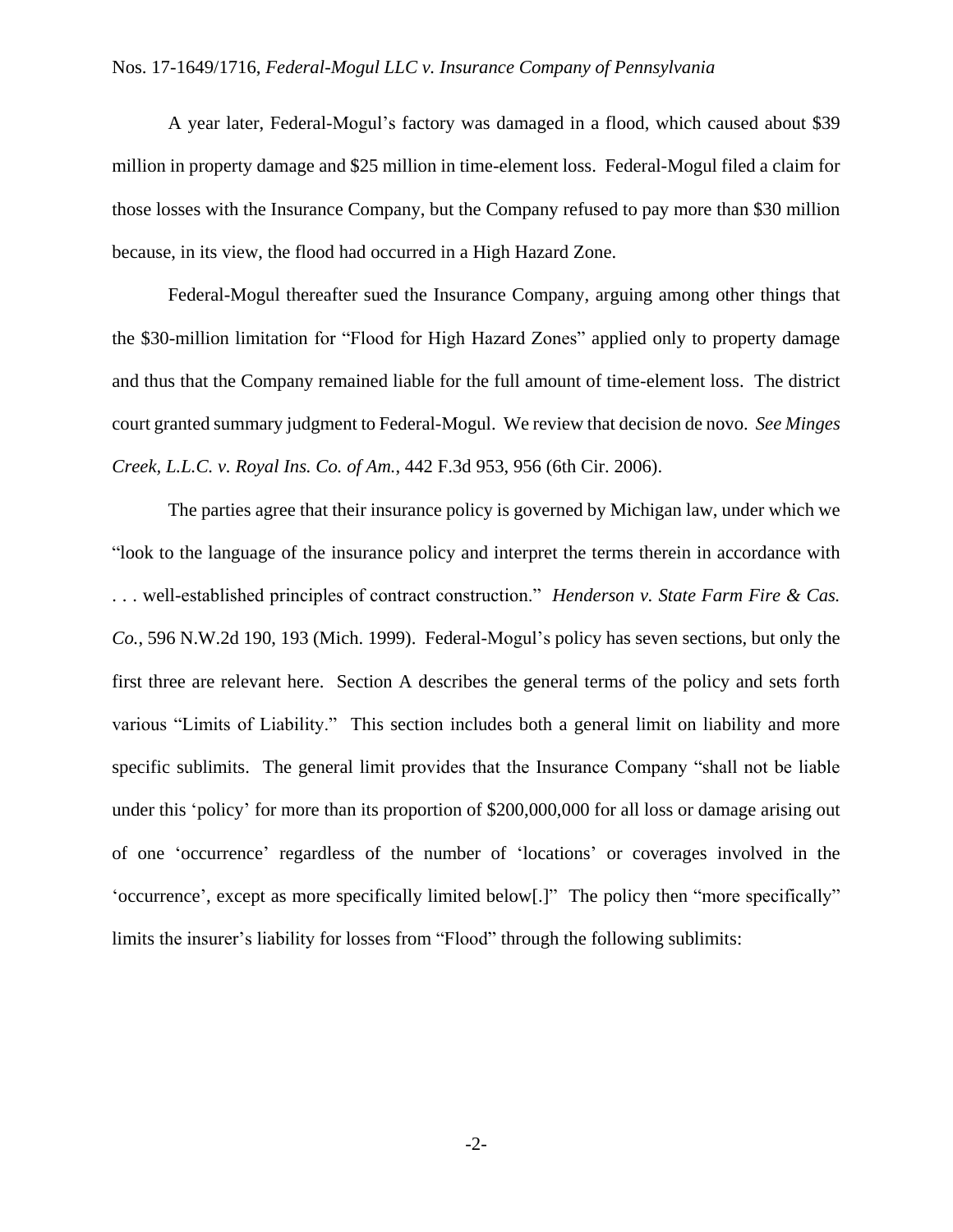| \$200,000,000 | Flood Aggregate Limit of Liability for all locations combined in<br>any one policy year, except: |
|---------------|--------------------------------------------------------------------------------------------------|
| \$70,000,000  | Flood for Moderate Hazard Zones (Annual Aggregate);                                              |
| \$30,000,000  | Flood for High Hazard Zones (Annual Aggregate);                                                  |
| \$5,000,000   | Flood as respects Errors and Omissions; Contingent Time                                          |
|               | Element[;] Course of Construction; Service Interruption                                          |
|               | Property Damage and Time Element combined; Exhibitions,                                          |
|               | Expositions Fairs or Trade Shows, and Miscellaneous Unnamed                                      |
|               | Locations (Separate Annual Aggregate); and                                                       |
| \$5,000,000   | Flood as respects Automatic Coverage (Annual Aggregate)                                          |

Section B describes the policy's coverage for "Property Damage." As relevant here, the section includes specific "Flood" coverage for "direct physical loss or damage caused by or resulting from Flood." Finally, Section C describes the policy's coverage for "Time Element." This section covers various forms of economic loss—*e.g.*, lost profits—that "directly result[] from direct physical loss or damage of the type insured by this 'policy[.]'" The question here is whether the \$30-million sublimit for "Flood for High Hazard Zones" applies only to the policy's "Flood" coverage for property damage or rather to all loss or damage arising out of a flood.

To answer that question, we begin with the policy's general limit of liability, which limits the Insurance Company's liability "for all loss or damage arising out of one 'occurrence'" to \$200 million "except as more specifically limited below." The policy expressly defines an "occurrence" to include "losses from the peril[] of . . . Flood." Thus, by its plain terms, the general limit applies to "all loss or damage arising out of" a flood. Below the general limit, however, the policy "more specifically" limits the insurer's liability for "Flood for High Hazard Zones" to \$30 million. The policy does not define the scope of this sublimit, but it does define the term "Flood." Specifically, the policy defines that term "wherever used" as:

Flood; rising waters; surface waters; waves; tide or tidal water; rain accumulation; runoff from natural or man made objects; the release of water, the rising, overflowing or breaking of boundaries of natural or man-made bodies of water; or the spray there from, surface waters or sewer back-up resulting from any of the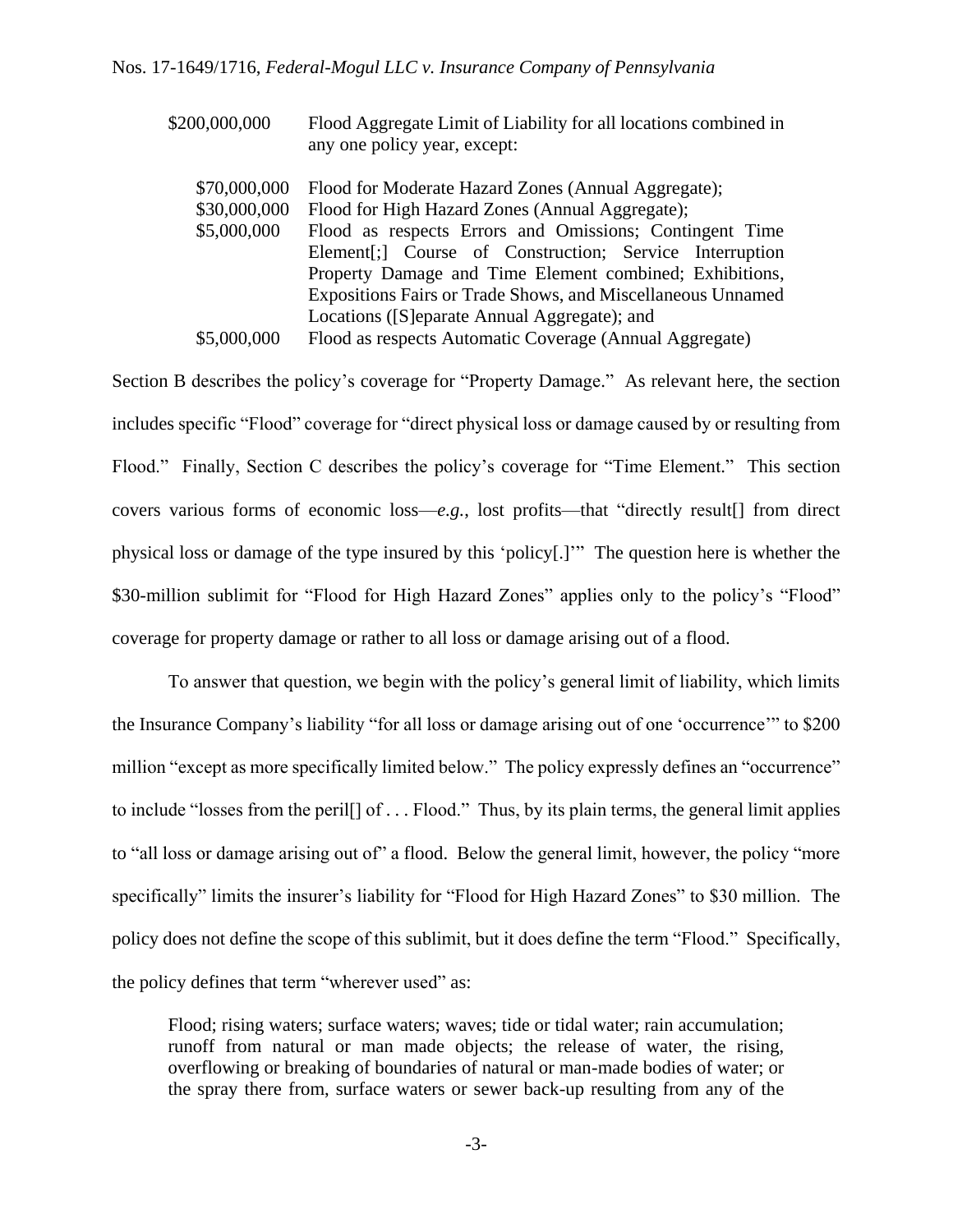foregoing; regardless of any other cause or event contributing concurrently or in any other sequence of loss. However, direct physical damage by fire, explosion or sprinkler leakage resulting from Flood is not considered to be loss by Flood within the terms and conditions of this "policy".

Notably absent from this definition is any reference to the policy's "Flood" coverage. Rather the policy—here and elsewhere—uses the term "Flood" to refer more generally to a type of peril insured by the policy. *See* R. 1-1, Page ID 88 (referring to "losses from the peril[] of . . . Flood"). Thus, when the policy limits the Insurance Company's liability for "Flood," it limits the insurer's liability for losses from a particular type of peril rather than a particular type of coverage. To be sure, the "Flood for High Hazard Zones" sublimit does not expressly say what losses it limits. But in the absence of language restricting the sublimit only to property damage, we read the sublimit like the general limit—to apply to all loss or damage arising out of a "Flood[,]" "regardless of the number of 'locations' or coverages involved[.]"

The other sublimits for "Flood" reinforce this interpretation. Specifically, the policy includes a \$5-million sublimit for "Flood as respects . . . Contingent Time Element . . . and . . . Service Interruption Property Damage and Time Element combined." If (as Federal-Mogul says) the term "Flood" refers only to the policy's "Flood" coverage for property damage, however, then there would be no reason to limit (to \$5 million) the Company's liability for "Contingent Time Element" losses caused by "Flood." This sublimit therefore confirms that the various caps on "Flood" are not limited only to claims for property damage.

Federal-Mogul points out that courts have construed flood sublimits in other insurance policies to apply only to property damage. But we do not construe insurance policies "in gross." *Bennett v. State Farm Mut. Auto. Ins. Co.*, 731 F.3d 584, 585 (6th Cir. 2013) (internal quotation marks omitted). Rather we interpret each policy according to its terms. And here those terms